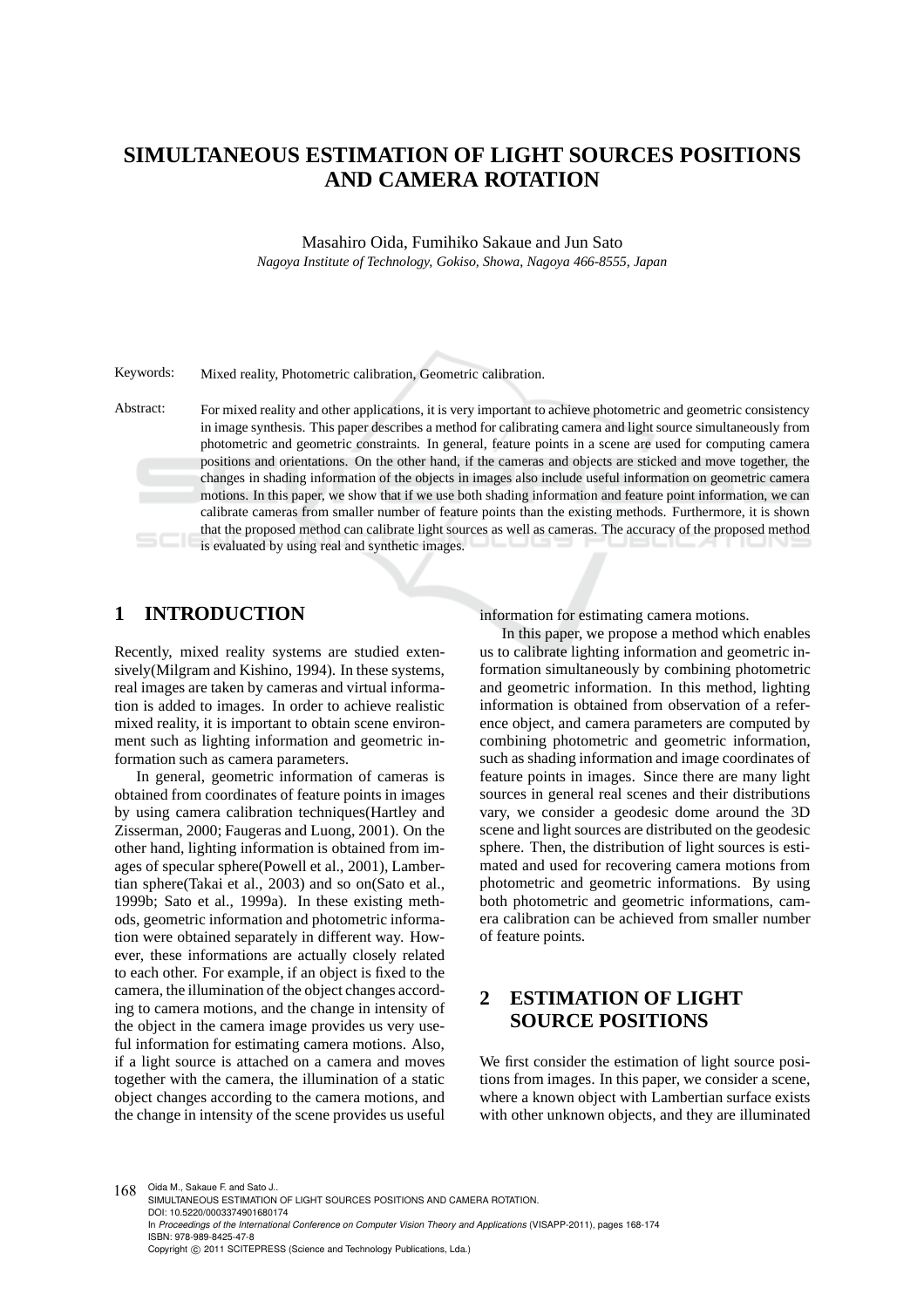

(a) under single light source (b) under multiple light sources Figure 1: Image intensities under (a) single light source and (b)multiple light sources.

by infinite light sources. Suppose a point **X** on the known object is projected to a point **m** in the image. Then, the intensity *I* of the image point **m** is determined by a surface normal **n** at point **X** on the object and a light source direction **s** as follows:

$$
I = \max(E \rho \mathbf{n}^\top \mathbf{s}, 0),\tag{1}
$$

where ρ is the albedo of the surface and *E* is the power of the light source. If there is a single light source in the scene as shown in Fig.1 (a), we can estimate the light source position from an image by using Eq. (1). However, if there are multiple light sources as shown where  $W^+ = W^{\top} (W^{\top} W)^{-1}$  is the pseudo inverse of in Fig.1 (b), it is not easy to estimate light source positions, since some areas are illuminated by multiple light sources, and some areas are not. The number of light sources which illuminate a point on the surface varies depending on the surface normal of the point and the distribution of the light sources. Under such environment, we consider a method which can estimate camera motions and light source distributions simultaneously.

In this paper, we consider two cases separately. We first consider a case where there is only a single light source in the scene. We next consider a case where there are multiple light sources.

#### **2.1 Light Source Estimation under Single Light**

We first consider a case where there is only a single light source in the scene. Let us consider an object with Lambertian surface in the scene, whose shape (including surface normal and albedo) is known. If the distance from a light source to the object is sufficiently large, the intensity of a point on this object can be described by Eq. (1). Suppose we have *M* points  $X_i$  ( $i = 1, \dots, M$ ) on the object surface, and their surface normal and albedo are  $\mathbf{n}_i$  and  $\rho_i$  respectively. Then, the following matrix **W**, which represents the surface geometry, is known:

$$
\mathbf{W} = \begin{bmatrix} \rho_1 \mathbf{n}_1 & \cdots & \rho_p \mathbf{n}_p \end{bmatrix}^\top \tag{2}
$$

Let **I** be a vector which consists of the image intensity  $I_i$  ( $i = 1, \dots, M$ ) at these points:



Figure 2: Sampling of light source directions using geodesic dome.

**I** =

$$
I = \left[ \begin{array}{ccc} I_1 & \cdots & I_p \end{array} \right]^\top \tag{3}
$$

Then the intensity **I** can be described by using the light power *E*, the light source direction **s** and the surface geometry **W** as follows:

$$
\mathbf{I} = E \mathbf{W}^{\top} \mathbf{s} \tag{4}
$$

Note,  $\mathbf{s}^\top \mathbf{s} = 1$ . By using the least means square method, *E***s** can be estimated from **I** and **W** as follows:

$$
E\mathbf{s} = (\mathbf{W}^+)^{\top} \mathbf{I} \tag{5}
$$

matrix **W**. The number of components of a vector *E***s** is 3, and thus we can estimate light source direction from 3 or more than 3 different intensities.

Note that if the intensity estimated from a surface normal and a light source direction is negative, we cannot use the pixel for the linear light source estimation. Thus, we have to eliminate such pixels as outliers by using the robust estimation methods, such as RANSAC(Hartley and Zisserman, 2000) for correct estimation.

### **2.2 Light Source Estimation under Multiple Lights**

We next consider a case where there are multiple light sources in the scene. In this case, intensity  $I_i$  of  $i$ -th pixel can be described by using the surface normal **n***<sup>i</sup>* and light source directions **s***<sup>j</sup>* as follows :

$$
I_i = \sum_j \max(E_j \rho_i \mathbf{n}_i^{\top} \mathbf{s}_j, 0), \tag{6}
$$

where  $\rho_i$  denotes the albedo of *i*-th point and  $E_i$  denotes the light power of *j*-th light source. In this case, we cannot linearly estimate light sources positions from the equation, since non-linear mapping by  $\max(I_j, 0)$  is included in this equation.

In order to estimate light source distributions under multiple lights, Sato et al(Sato et al., 1999b) represented the light source distributions by using a geodesic dome as shown in Fig.2. In this model, a light source distribution is represented by light source power  $E_k$  ( $k = 1, \dots, N$ ) in *N* light source directions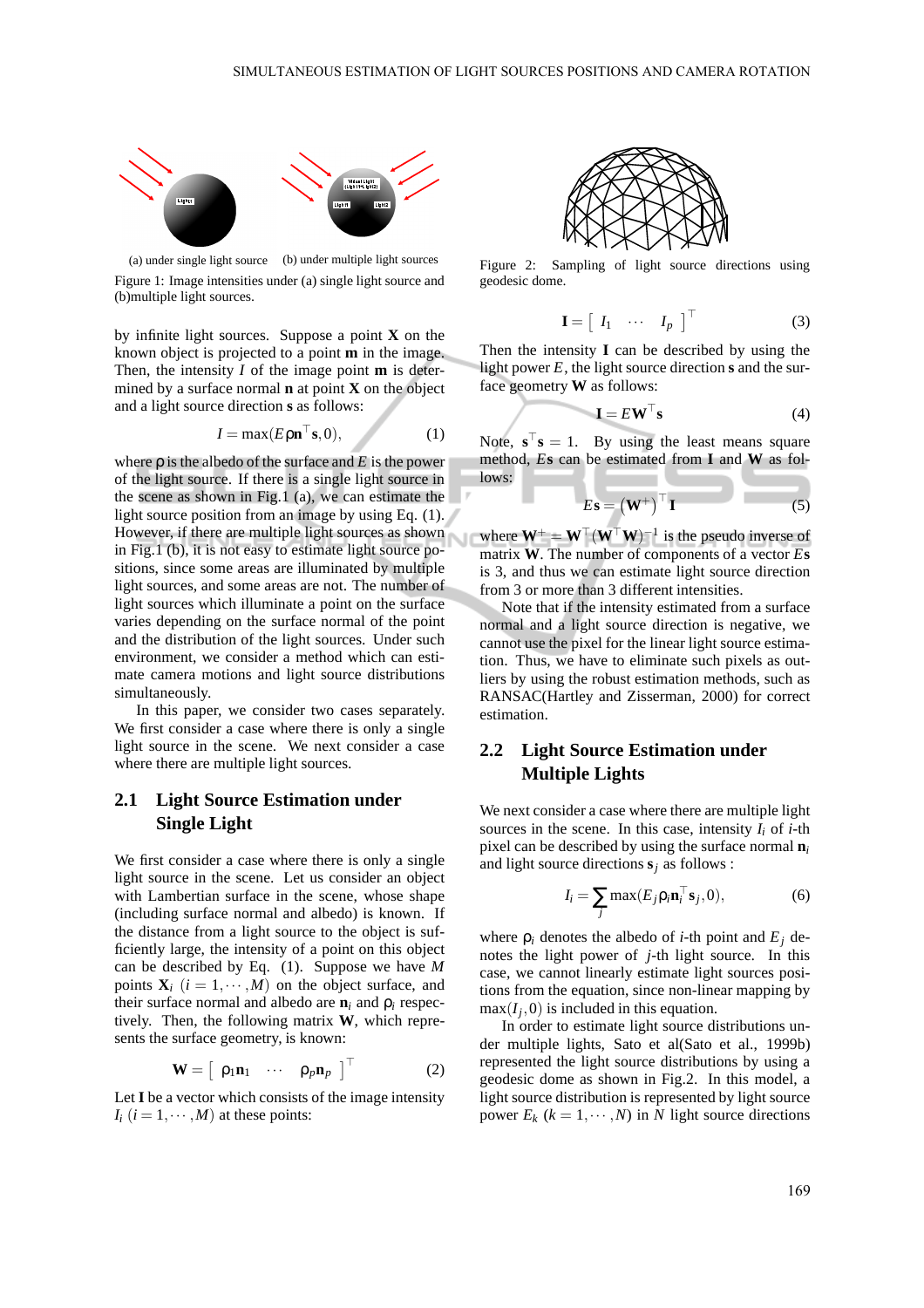$s_k$  ( $k = 1, \dots, N$ ). Then, the image intensity  $I_i$  of *i*th point can be described as follows:

$$
I_i \sim \sum_{k=1}^N E_k \rho_i v(i,k) \mathbf{n}_i^\top \mathbf{s}_k, \tag{7}
$$

where  $v(i,k)$  denotes a function which takes 1 if the *i*-th pixel is illuminated from the *k*-th light source direction, and takes 0 in the other case. Since  $s_k$  $(k = 1, \dots, N)$  is predefined on the geodesic dome, the estimation of a light source distribution is same as the estimation of  $E_k$  ( $k = 1, \dots, N$ ).

In our case, we know  $v(i, k)$  since we know the object shape, and thus  $E_k$  is the only unknown variable in Eq.(7). Therefore, we can estimate  $E_k$  from **I** by solving the following linear equations:

$$
\mathbf{I} = \begin{bmatrix} \rho_1 v(1,1) \mathbf{n}_1^\top \mathbf{s}_1 & \cdots & \rho_1 v(1,N) \mathbf{n}_1^\top \mathbf{s}_N \\ \vdots & \vdots & \vdots \\ \rho_M v(M,1) \mathbf{n}_M^\top \mathbf{s}_1 & \cdots & \rho_M v(M,N) \mathbf{n}_M^\top \mathbf{s}_N \end{bmatrix} \begin{bmatrix} E_1 \\ \vdots \\ E_N \end{bmatrix}
$$
(8)

Thus, we can linearly estimate light source distributions on the geodesic dome from the image. Althought estimated  $E_k$  may not be identical with the real light source environment, the estimated light source distributions can be used for generating images which are identical with the input images.

## **3 SIMULTANEOUS ESTIMATION OF LIGHT SOURCES AND CAMERA MOTIONS**

In this section, we consider a method which enables us to estimate camera motions and lighting environments simultaneously. Let us consider a case, where a camera moves in the scene and images are taken by the camera under light sources which are attached on the camera. This is equivalent to the case where objects move under a fixed camera and lights as shown in Fig.3. We consider the estimation of camera motions in such cases.

## **3.1 Estimation of Camera Position using Geometric Information**

In general, camera motions are estimated from geometric information such as markers in the scene. Let a 3D point **X** in a 3D scene be projected into the camera image as **m** as follows:

$$
\lambda \widetilde{\mathbf{m}} = \mathbf{A} \begin{bmatrix} \mathbf{R} & \mathbf{T} \end{bmatrix} \widetilde{\mathbf{X}}, \tag{9}
$$

where  $\tilde{\cdot}$  denotes the homogeneous coordinates, and **A**, **R** and **T** denote the intrinsic parameters, rotation and the translation of the camera.



Figure 3: Camera motion and scene motion.

If the intrinsic parameters **A** and object shape **X** are known, the number of unknown variables in Eq.(9) is 6. We can obtain 2 constraints from Eq.(9) for each image point **m**. Thus, we can calibrate extrinsic parameters, **R** and **T**, from the projections of 3 known points.

## **3.2 Estimation of Camera Rotation under Single Light Source**

As shown in the previous section, we need 3 projected points in order to calibrate the extrinsic parameters in general. However, we can calibrate camera parameters from fewer feature points. if we use lighting information for calibration.

Suppose a light source, such as a projector, is fixed to the camera, and they move together in the 3D scene. Then, the intensity of the scene object in the camera image changes according to the camera motion. Then, the information of the camera motion is included in the change in intensity of the object as shown in Fig.4. Therefore, by using the intensity information, extrinsic parameters of the camera can be estimated from fewer feature points than usual.

Now, let us consider a method for estimating camera motions from intensity information. We first consider a scene where a single light source exists. Let us consider 2 images taken by a camera at two different positions under the same lighting condition. In this case, intensities  $I_j$  and  $I'_j$  of *j*-th pixel in two camera images can be described as follows:

$$
I_j = E \rho_j \mathbf{n}_j^\top \mathbf{s} \tag{10}
$$

$$
I'_j = E \rho_j \mathbf{n}_j^{\top} \mathbf{s}'
$$

$$
= E \rho_j \mathbf{n}_j^\top \mathbf{R}^\top \mathbf{s} \tag{11}
$$

In this equation, there is no effect of translation **T**, since we assume infinite light source. Thus, we can obtain constraints for rotation **R**. Since we can estimate lighting direction **s** and **s** ′ for two images using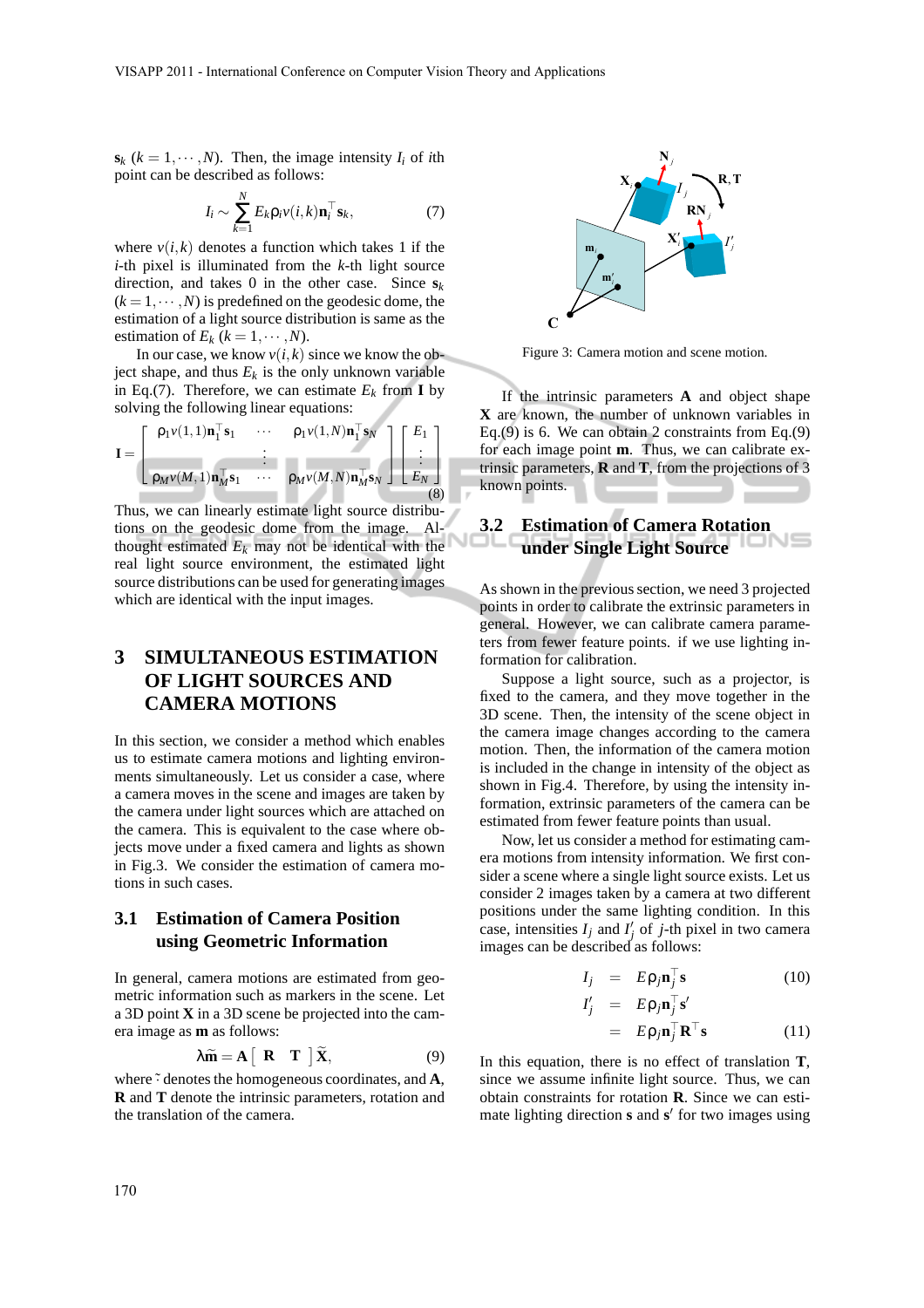

Figure 4: Change in intensity caused by object/camera motion.

Eq.(5), constraints for rotation **R** can be obtained as follows:

$$
\mathbf{s}' = \mathbf{R}^\top \mathbf{s} \tag{12}
$$

From this equation, we cannot estimate a rotation around **s**, since the intensity does not change when a camera rotates around **s**. Thus, we have to combine geometric information for complete estimation of ex-where trinsic parameters. From the intensity constraints, we can obtain 2 constraints for extrinsic parameters. Thus, for estimating complete extrinsic parameters, we require 2 points in the scene, which provides us 4 additional constraints for extrinsic parameters.

Furthermore, we can estimate optimized light source directions as well as extrinsic parameters by minimizing the following cost function.

$$
e = \sum_{l} ||\mathcal{N}(\mathbf{A}[\mathbf{R} \ \mathbf{T}]\tilde{\mathbf{X}}) - \mathbf{m}||^2 + \sum_{l} \sum_{i} (I_{i,l} - E\mathbf{p}_i \mathbf{n}_i^\top \mathbf{R}\mathbf{s})^2,
$$
\n(13)

where  $\mathcal{N}(\cdot)$  indicates the normalization of homogeneous coordinates, and *Ii*,*<sup>l</sup>* denotes the intensity of *i*th pixel in *l*th image. The equation includes non-linear components, and we use Newton-Raphson method inorder to minimize the equation.

### **3.3 Estimation of Camera Rotation under Multiple Light Sources**

We next consider scenes where multiple light sources exist. In our method, we observe a Lambert sphere for estimating camera and light source information. In general the appearance of a sphere in the image does not change except size and illumination, even if the camera is moved.

When we have multiple images taken under corresponding light sources, an intensity  $I_{i,l}$  of *i*th pixel in *l*th image can approximately be represented as follows:

$$
I_{i,l} \sim \sum_{k=1}^{N} E_k \rho_i v(i,k) \mathbf{n}_i^{\top} \mathbf{R}_l^{-1} \mathbf{s}_k,
$$
 (14)

where,  $\mathbf{R}_l$  is the camera rotation of *l*th camera. By estimating  $E_k$  and  $\mathbf{R}_l$  from the equation, we can estimate light source environment and camera motion simultaneously.

In order to estimate these components, we use iterative estimation method. At first, light source environment for 1st image is estimated from Eq.(8). We next estimate camera motion of  $l$ th camera ( $l =$  $2, \dots, M$ ) by minimizing the following cost function.

$$
e_l = \sum_i (I_{i,l} - \sum_{k=1}^N E_k \mathbf{p}_i v(i,k) \mathbf{n}_i^\top \mathbf{R}_l^{-1} \mathbf{s}_k, )
$$
 (15)

The minimization can be achieved by using a nonlinear minimization method. In this paper, we used Gauss-Newton method. By using estimated **R***<sup>l</sup>* , *E<sup>k</sup>* is updated from the following linear estimation.

$$
\mathbf{I} = \begin{bmatrix} \mathbf{M}_1 \\ \vdots \\ \mathbf{M}_L \end{bmatrix} \begin{bmatrix} E_1 \\ \vdots \\ E_M \end{bmatrix}
$$
 (16)

$$
\mathbf{M}_{l} = \left[ \begin{array}{cccc} \rho_1 v(1,1) \mathbf{n}_1^\top \mathbf{R}_l^{-1} \mathbf{s}_1 & \cdots & \rho_1 v(1,N) \mathbf{n}_1^\top \mathbf{R}_l^{-1} \mathbf{s}_N \\ \vdots & \vdots & \vdots \\ \rho_M v(M,1) \mathbf{n}_M^\top \mathbf{R}_l^{-1} \mathbf{s}_1 & \cdots & \rho_M v(M,N) \mathbf{n}_M^\top \mathbf{R}_l^{-1} \mathbf{s}_N \end{array} \right] \tag{17}
$$

and, **I** is a vector which consists of the intensity vector  $I_l$  of *l*th image as follow:

$$
\mathbf{I} = \begin{bmatrix} \mathbf{I}_1 & \cdots & \mathbf{I}_L \end{bmatrix}^\top \tag{18}
$$

The estimation of  $E_k$  and  $\mathbf{R}_l$  is iterated until convergence. Then, we can obtain the camera motion  $\mathbf{R}_l$ and light source environment  $E_k$  simultaneously. Note that, in this method we can estimate light source environment more accurately than the existing single image method, since we can obtain more information about light sources from multiple images in our method.

## **4 EXPERIMENTS**

In this section, we show some experimental results from the proposed method.

#### **4.1 Experiments under Single Light Source**

We first show experimental results under single light source. Experimental environments are shown in Fig.5. In this experiment, a dodecahedron which has Lambertian surface as shown in Fig.6 was used. The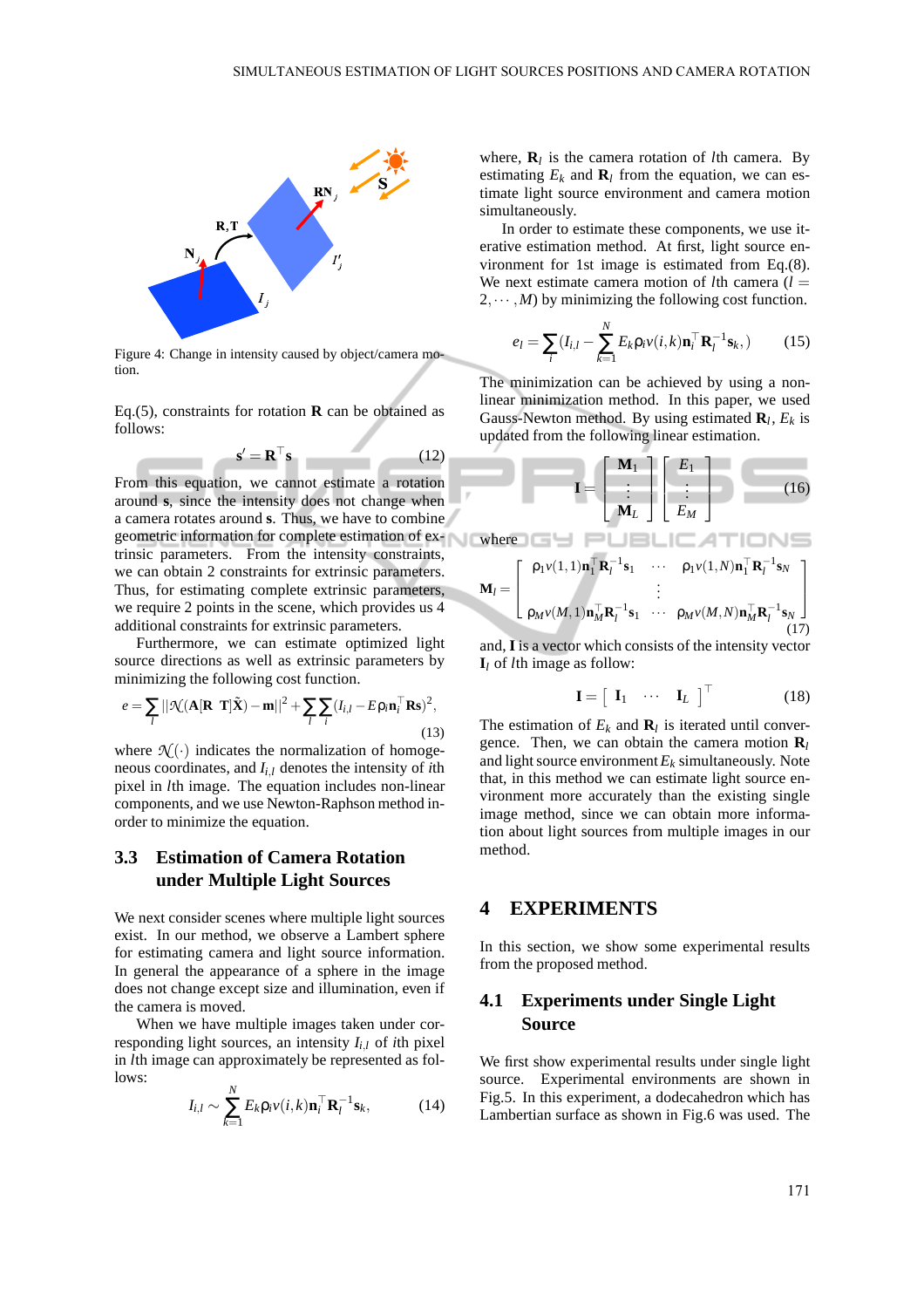

Figure 5: Experimental environment.



distance from the target to the light source is sufficiently large. In this experiment, we moved target object instead of camera. The camera and the light source were fixed. Thus, the relative relationship between camera and target object was changed and the relative relationship between the object and the light source was also changed. Therefore, we estimate the motion of the target object from images instead of camera motions by using our method.

The images were taken before and after the object motion. These images are shown in Fig.6. The vertices of the dodecahedron in the input images were used as feature points, and the position of these points in images were extracted manually. We estimated the object motions and light source directions simultaneously by using the coordinates of feature points and the image intensity of each plane.

The estimated light source directions and object rotations were evaluated by reproducing the second image from the first image by using the estimated light source directions and rotations, and comparing intensities of the reproduced image with those of the real image. The RMS error of intensity was 8.1, and we find the proposed method can estimate light source directions and rotations accurately.

The estimated object motions were also evaluated by reprojecting the feature points by using the estimated object motions, and computing the errors in the reprojected positions. The average error of the reprojected point was 6.2 pixels, and it indicates that our method can estimate relative motions between cameras and objects as well as light source directions under single light source environments.



Figure 7: Input images taken from different positions.

### **4.2 Experiments under Multiple Light Sources**

We next show the experimental results under multiple light source environments. In this experiment, a Lambertian sphere is used for estimating the distribution of light sources and the rotational motions of the camera simultaneously.

The sphere was illuminated by 2 lights, and images were taken by a camera placed at two different positions with different orientations. These images are shown in Fig.7. In this experiment, the target object was fixed and the camera was moved.

By using the left and right images in Fig.7, the light source distribution and rotation **R** were estimated simultaneously from the proposed method. Note that, the position and the size of the sphere are different in these two images. Therefore, we computed the position and the size of the sphere by using the Hough transformation and normalized them in two images, so that the corresponding points on the sphere are at the same position in these two images.

The accuracy of the recovered light source distribution and rotation components were evaluated by reproducing the intensity images by using the recovered light source distribution and rotation. For representing the light source distribution, we used 18, 66, 102 and 146 light source directions. The reproduced image in each case is shown in Fig.8.

As shown in this figure, the reproduced images are almost identical to the real input images shown in Fig.7, and the intensity errors become small when the number of sampled lights become large. The results indicate that the proposed method works very well for image reconstruction, and it can estimate light source information properly. Table 1 shows estimated rotations and their ground truth. The results indicate that the proposed method needs some improvements for obtaining better accuracy.

We next show the results under natural lighting environment as shown in Fig.9. The images observed before and after camera motion are shown in Fig.10. The markers on the sphere are used for estimating the ground truth motions. The light source distribution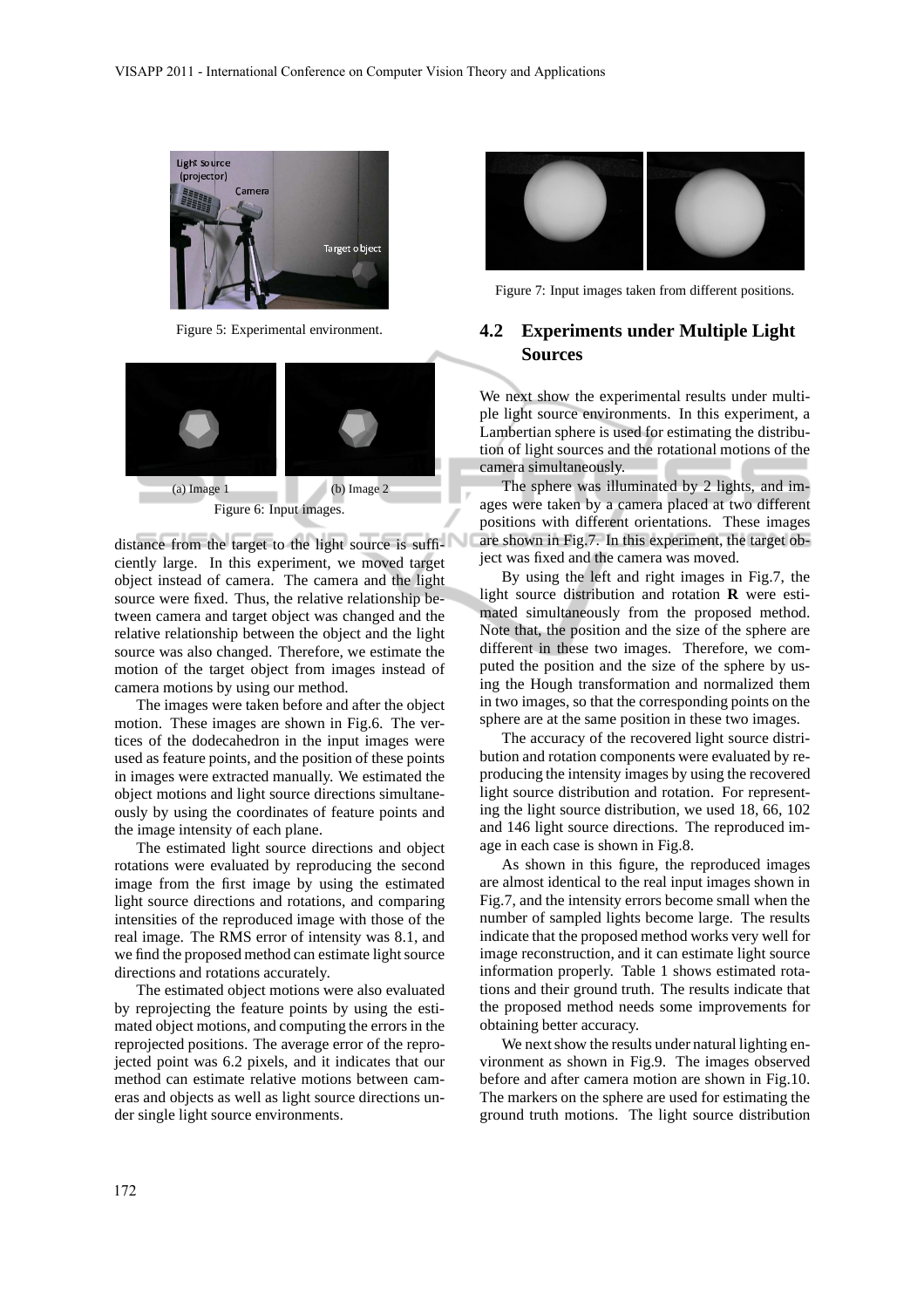

Figure 8: The number of light sources in the light source representation and reconstructed images with RMS errors.

-

|       | <b>GT</b>       | 18   | 66          | 102  | 146  |
|-------|-----------------|------|-------------|------|------|
|       | $2.52 \pm 0.38$ |      | 0.45        | 0.43 | 0.49 |
|       | 16.6            | 8.12 | 7.16   8.51 |      | 7.23 |
|       | 2.70            | 2.35 | 2.27        | 2.38 | 2.21 |
| error |                 | 5.09 | 5.63        | 4.86 | 5.58 |

and the camera rotation were estimated from these images. The number of sampled lights is fixed to 102. From the estimated light source distribution and rotation, we reproduced images before and after the camera motion. The reproduced images are shown in Fig. 11. The RMS intensity errors of the reproduced images were 4.77 and 5.37 respectively, and the average error of estimated rotation was 6.38 degrees. The results indicate that the proposed method works well even under natural lighting environments.

## **4.3 Accuracy Evaluation under Multiple Lights**

In this section, we evaluate the accuracy of the proposed method under multiple light sources by using synthetic images. We first evaluate the relationship between the number of actual light sources in the scene and the accuracy of estimation. In this evaluation, the number of actual light sources was changed, and camera rotation was estimated by our method. Figure.12 shows the relationship between the number of actual lights and the errors in estimated rotation.

As shown in this figure, although the accuracy degrades slightly as the number of actual lights increases, the proposed method still provides us sufficient accuracy even under hundreds of lights.

We next evaluate the relationship between the number of sampled lights and the accuracy of rota-



Figure 9: Experimental environment in a nutural room.



Figure 10: Input images taken under natural room.



Figure 11: Reconstructed image from estimated results and RMS errors.



Figure 12: Relationship between a number of actual light sources and errors in rotation estimation.

tion estimation. The number of sampled lights was changed from 18 to 400. Figure.13 shows the results. Although the estimation errors are relatively large when the number of sampled lights is small, they are still acceptable, and they become small when we use sufficient number of sampled lights. Computational cost for the estimation does not become extremely large even under hundreds of lights, since our method consists of linear estimations. Thus, we should use a large number of sampled lights for accurate estimation.